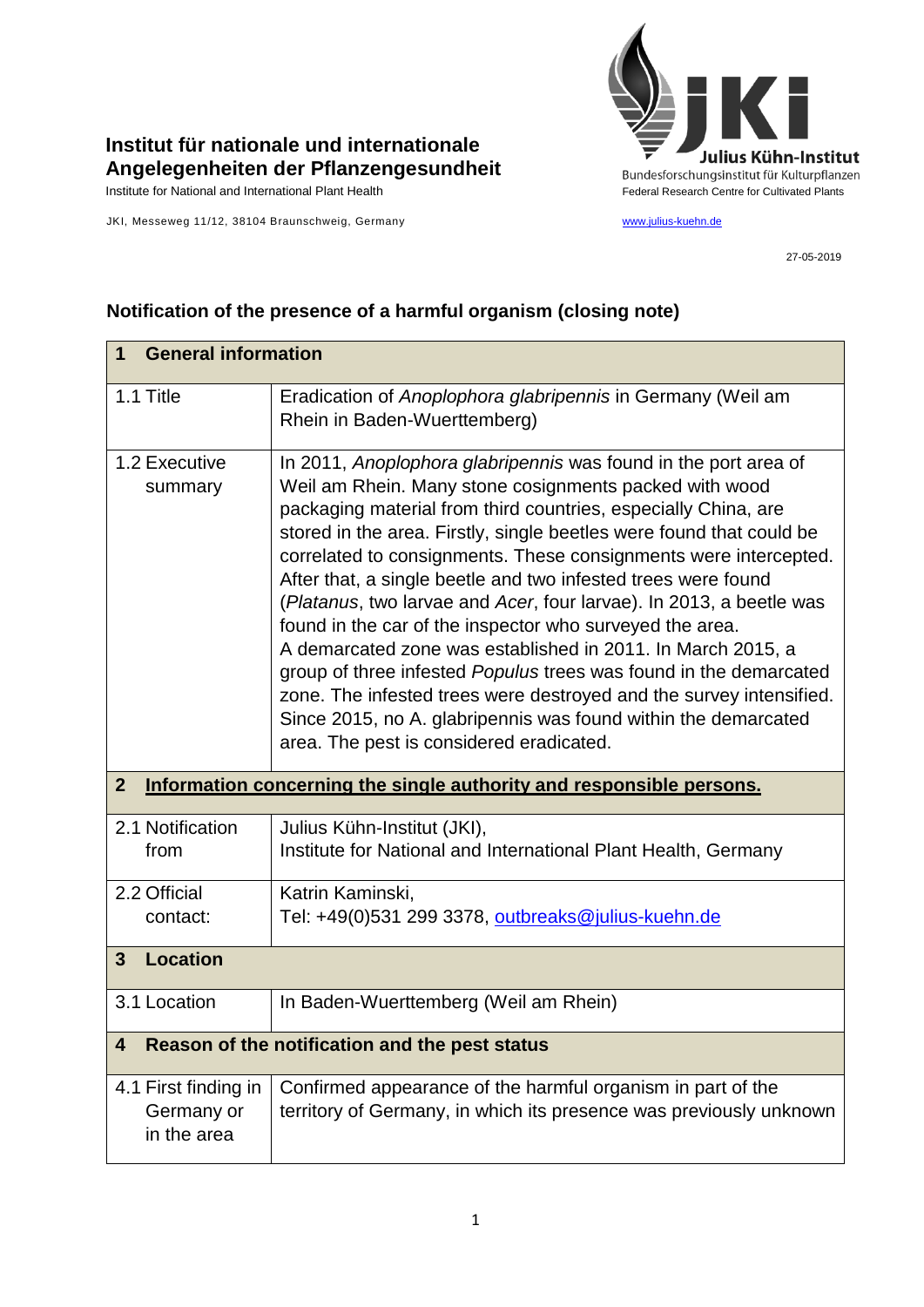| 4.2 Pest status of the area where the<br>harmful organism has been found<br>present, after the official<br>confirmation.              | Absent, eradicated                                                                                                                                                                                                                                                                                                                                    |  |  |
|---------------------------------------------------------------------------------------------------------------------------------------|-------------------------------------------------------------------------------------------------------------------------------------------------------------------------------------------------------------------------------------------------------------------------------------------------------------------------------------------------------|--|--|
| 4.3 Pest status in Germany before the<br>official confirmation of the<br>presence, or suspected presence,<br>of the harmful organism. | Transient, actionable, under eradication                                                                                                                                                                                                                                                                                                              |  |  |
| 4.4 Pest status in Germany after the<br>official confirmation of the<br>presence of the harmful organism.                             | Transient, actionable, under eradication                                                                                                                                                                                                                                                                                                              |  |  |
| Finding, sampling, testing and confirmation of the harmful organism.<br>5                                                             |                                                                                                                                                                                                                                                                                                                                                       |  |  |
| 5.1 How the presence or appearance<br>of the harmful organism was<br>found.                                                           | Information submitted by professional<br>operators: The port company intended the<br>felling of some trees and following the<br>quarantine regulations, they reported the<br>intended felling to the competent authority.<br>Therefore, official inspectors were present<br>at felling and found the symptoms on the<br>trees in the quarantine zone. |  |  |
| 5.2 Date of finding:                                                                                                                  | 09-03-2015                                                                                                                                                                                                                                                                                                                                            |  |  |
| 5.3 Diagnostic method                                                                                                                 | The pest was identified by morphological<br>traits.                                                                                                                                                                                                                                                                                                   |  |  |
| 5.4 Date of official confirmation of the<br>harmful organism's identity.                                                              | 15-03-2015                                                                                                                                                                                                                                                                                                                                            |  |  |
| Infested area, and the severity and source of the outbreak in that area.<br>6                                                         |                                                                                                                                                                                                                                                                                                                                                       |  |  |
| 6.1 Size and delimitation of the<br>infested area.                                                                                    | 3 infested Populus trees, 1 Platanus, 1<br>Acer                                                                                                                                                                                                                                                                                                       |  |  |
| 6.2 Characteristics of the infested<br>area and its vicinity.                                                                         | Open air - port area                                                                                                                                                                                                                                                                                                                                  |  |  |
| 6.3 Infested plant(s), plant product(s)<br>and other object(s).                                                                       | Populus, Platanus, Acer (plants alreay<br>planted, not to be reproduced or moved)                                                                                                                                                                                                                                                                     |  |  |
| 6.4 Source of the outbreak                                                                                                            | Firstly, the pest was most probably<br>introduced into the port area with wood<br>packaging material. Many consignments<br>with stones are stored in that area. So far it                                                                                                                                                                             |  |  |